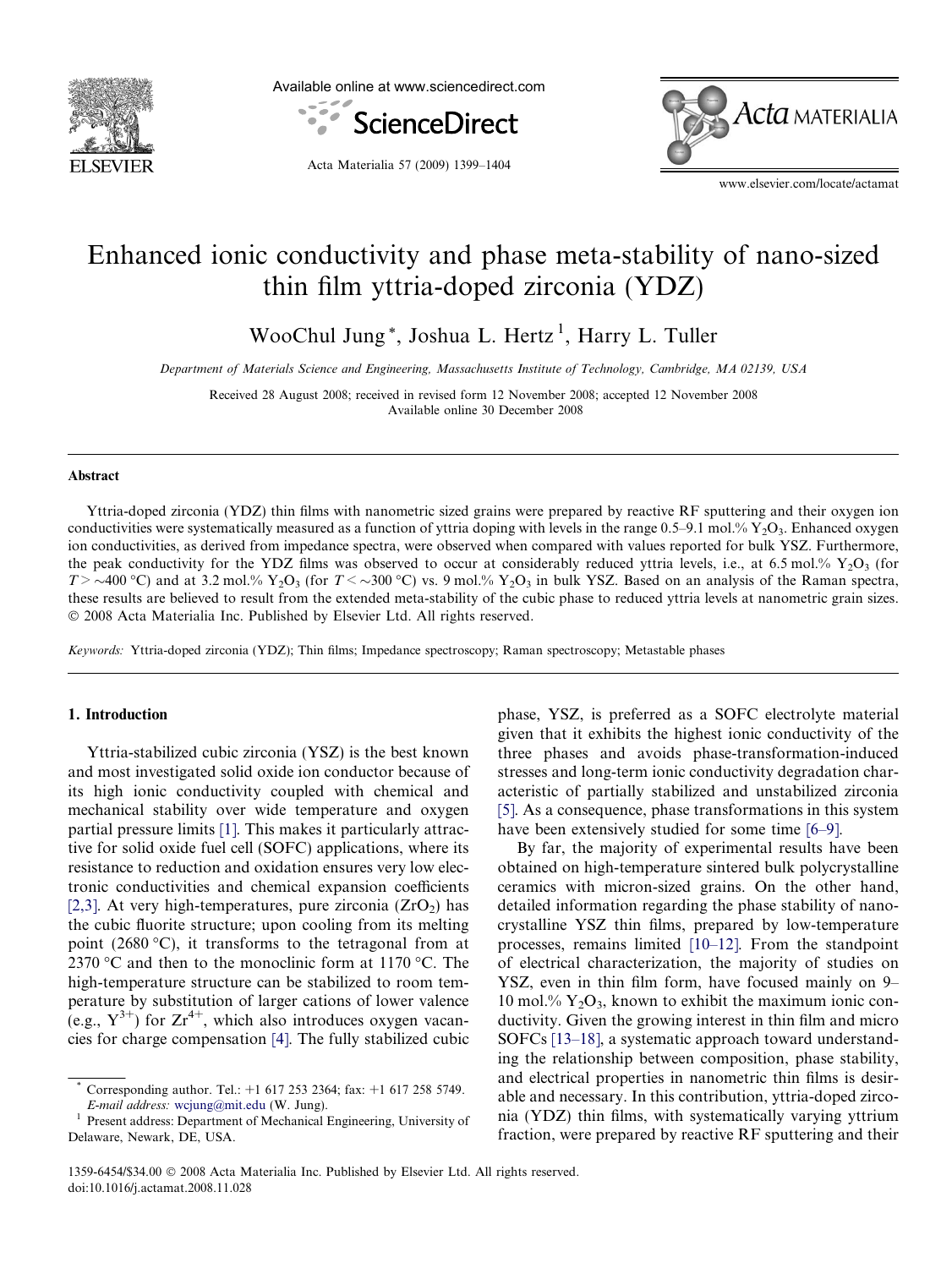electrical and structural properties were investigated by means of electrochemical impedance spectroscopy (EIS) and Raman spectroscopy, respectively.

#### 2. Experimental

 $YDZ$  thin films, 1  $\mu$ m thick and with a range of Y cation fraction, were deposited onto unheated fused silica substrates (surface temperatures reached  $\approx$ 180 °C during deposition) by reactive RF magnetron sputtering (Kurt J. Lesker, Clairton, PA). Two-inch metal alloy targets with six different Zr to Y ratios  $(Zr/Y = 99/1, 97/3, 94/6, 91/9,$ 88/12, and 84/16), obtained from ACI Alloys (San Jose, CA), were used. The sputtering system was operated with a base pressure of  $1 \times 10^{-6}$  torr, a working pressure of  $1 \times 10^{-2}$  torr, and a RF plasma power of 200 W. Oxygen was introduced into the sputtering chamber at a ratio of 9:1 argon to oxygen to obtain oxide films.

The resulting films were characterized by transmission electron microscopy (TEM) and atomic force microscopy (AFM). The polycrystalline films were observed to have grain sizes between 30 and 50 nm (see Fig. 1). Chemical compositions, measured by wavelength dispersive X-ray spectroscopy (WDS) and X-ray photoelectron spectroscopy (XPS), exhibited good agreement, to within a few % error, with the cation composition of the corresponding target materials (see [Table 1\)](#page-2-0). Residual stresses induced in the films during heating and cooling the samples between room temperature and 450 °C were measured with a Tencor 2320 wafer curvature measurement system (San Jose, CA). Raman spectroscopy (Kaiser Hololab 5000R Raman Spectrometer equipped with a Ti/S laser source of 785 nm wavelength) and X-ray diffraction (Rigaku RU300) were used to investigate the phases existing in the YDZ thin films.

For electrical measurements, dense interdigitated Pt microelectrodes of 100 nm thickness, prepared by DC sputtering and a photolithographic lift-off process were deposited onto the films (see [Fig. 2](#page-2-0)). The finger width and interelectrode spacings were  $100 \mu m$ . A custom-designed enclosed probe station was used for the electrochemical impedance spectroscopy (EIS) measurements at temperatures between 230 and 500  $^{\circ}$ C in air. The EIS measurements, covering the frequency range from 10 MHz to 0.01 Hz, with an AC amplitude of 30 mV, were performed with a Solarton 1260 impedance analyzer.

## 3. Results and discussion

Typical impedance results obtained from the YDZ thin films with interdigitated Pt electrodes exhibit three adjacent features, distinguished by a nearly ideal high-frequency semicircle, a more highly distorted intermediate frequency feature (see insert [Fig. 3\)](#page-2-0), and the beginnings of a much larger low frequency semicircle, normally attributed to the electrode impedance (see [Fig. 3\)](#page-2-0).

The high-frequency (HF) semicircle, attributed to YDZ grain conduction, is the focus of this study, given the inter-



Fig. 1. (a) TEM and (b) AFM micrographs of YSZ thin films, indicating grain sizes on the order of 30–50 nm. The small white spots in the TEM micrograph result from over-etching during ion milling.

est in correlating grain composition with ionic conductivity. A distinct grain boundary contribution was not observed in this work. The absence of a grain boundary contribution is commonly observed in nanostructured thin films prepared by sputtering [\[19\],](#page-5-0) pulsed laser deposition [\[20\]](#page-5-0), evaporation [\[21\]](#page-5-0), and solution-deposition [\[22\]](#page-5-0). Attempts to accommodate any distortions to the high-frequency semicircle by fitting a second semicircle never contributed to more than 10% of its total resistance. Due to the difficulty in isolating any grain boundary contribution, the diameter of the HF semicircle is henceforth used in calculating the grain conductivity. For a detailed discussion of how the impedance spectra of these thin film structures are analyzed, the reader is referred to a previous publication by the authors [\[23\].](#page-5-0)

The resultant ionic conductivities for the films are plot-ted in [Fig. 4](#page-3-0) as  $log \sigma T$  versus reciprocal temperature. Except for films with 0.5 and 1.4 mol.%  $Y_2O_3$ , all the YDZ films exhibit higher ionic conductivities than the relatively narrow band of conductivities reported for the most highly conductive bulk YSZ specimens, viz. that with  $\sim$ 9 mol.% Y<sub>2</sub>O<sub>3</sub>. In [Fig. 5](#page-3-0), the ionic conductivities of the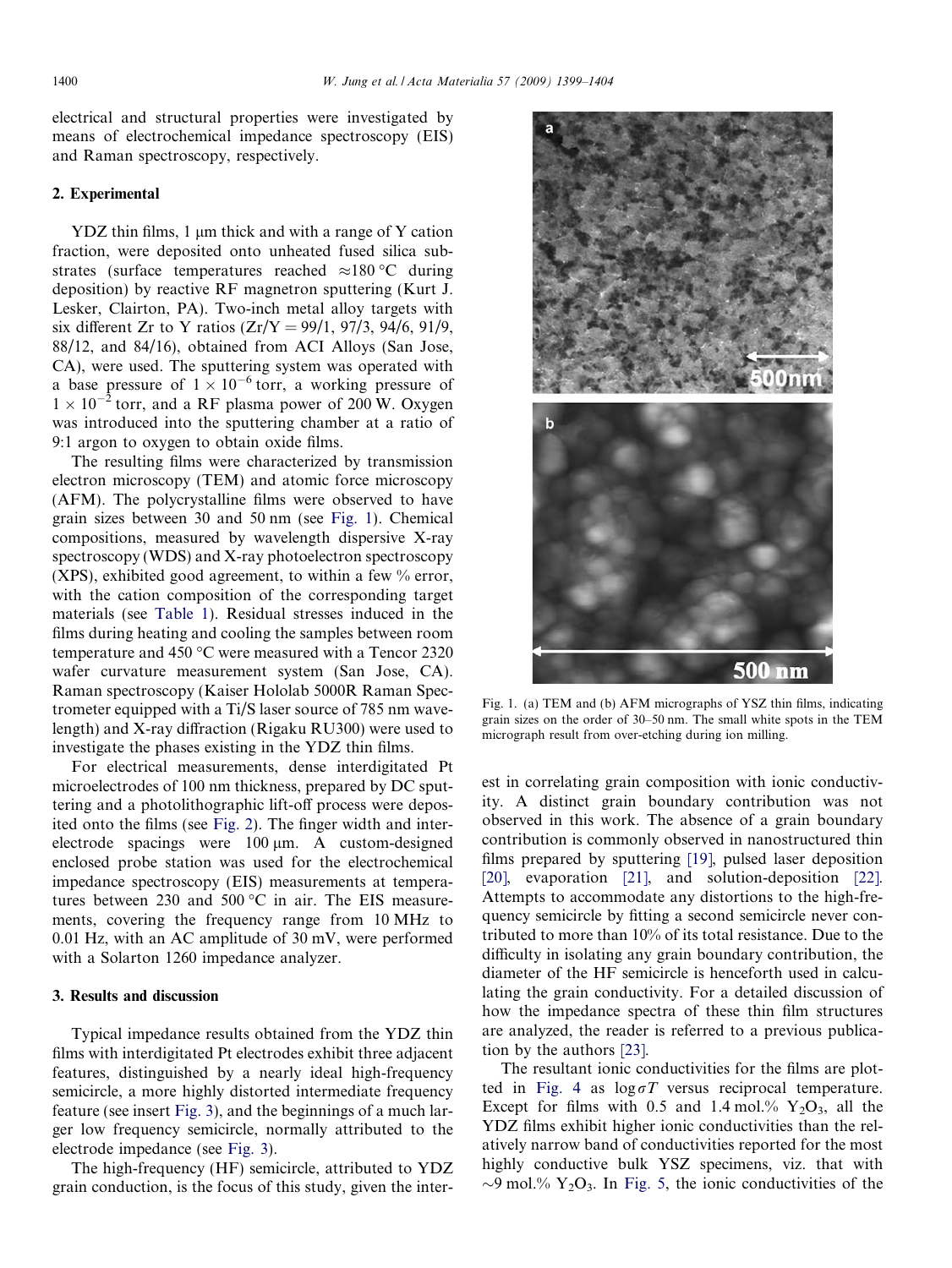<span id="page-2-0"></span>Table 1

Compositional characterization of YDZ films focusing on the cation ratio (Y/Zr), as determined by WDS and XPS. (Note: the listed oxygen stoichiometries were estimated based on the measured Y/Zr ratios.)

| Technique  | Target composition  | Target Y/Zr ratio | Measured Y/Zr ratio | $+/-$ | Estimated $Y_x Zr_{1-x}O_{2-x/2}$ | Dopant level as $%$ by oxide |
|------------|---------------------|-------------------|---------------------|-------|-----------------------------------|------------------------------|
| <b>WDS</b> | $Y_{0.01}Zr_{0.99}$ | 0.010             | 0.009               | 0.001 | $Y_{0.009}Zr_{0.991}O_{1.995}$    | 0.46                         |
|            | $Y_{0.03}Zr_{0.97}$ | 0.031             | 0.029               | 0.001 | $Y_{0.028}Zr_{0.972}O_{1.986}$    | 1.42                         |
|            | $Y_{0.06}Zr_{0.94}$ | 0.064             | 0.066               | 0.001 | $Y_{0.062}Z_{0.938}O_{1.969}$     | 3.18                         |
|            | $Y_{0.09}Zr_{0.91}$ | 0.099             | 0.105               | 0.003 | $Y_{0.095}Zr_{0.905}O_{1.953}$    | 4.97                         |
|            | $Y_{0.16}Zr_{0.84}$ | 0.190             | 0.201               | 0.002 | $Y_{0.167}Zr_{0.833}O_{1.916}$    | 9.13                         |
| <b>XPS</b> | $Y_{0.09}Zr_{0.91}$ | 0.099             | 0.097               | N/A   | $Y_{0.088}Zr_{0.912}O_{1.956}$    | 4.62                         |
|            | $Y_{0.16}Z_{0.84}$  | 0.190             | 0.189               | N/A   | $Y_{0.159}Zr_{0.841}O_{1.921}$    | 8.63                         |



Fig. 2. Interdigitated electrode structures used for electrical characterization (a) photographed with a one-cent piece to indicate size, and (b) schematic view. Finger width and spacing were each  $100 \mu m$ .

films measured at 500  $^{\circ}$ C (extracted from [Fig. 4](#page-3-0)) are plotted as a function of mol.%  $Y_2O_3$ . For a comparison, the ionic conductivities obtained from both single crystalline [\[24\]](#page-5-0) and polycrystalline [\[25\]](#page-5-0) YSZ samples are also inserted. Several key points should be noted. First, the maximum in film conductivity at this temperature falls at 6.5 mol.%  $Y_2O_3$ rather than at 9 mol.%  $Y_2O_3$ , normally found in bulk YDZ. Second, the magnitude of that conductivity is one order of magnitude greater than reported literature values for YSZ [\[24,25\]](#page-5-0). Lastly, even the 3.2 mol.%  $Y_2O_3$  thin film specimen exceeds the ionic conductivity of that of the 9 mol.%  $Y_2O_3$  thin film specimen, both of which exceed the bulk 9 mol.%  $Y_2O_3$ . In [Fig. 6,](#page-3-0) the corresponding activa-



Fig. 3. A typical impedance spectrum for thin film YSZ deposited onto silica substrates. The measurement temperature was  $390\text{ °C}$ . Points are raw data; the line is the fit to the equivalent circuit.

tion energies associated with the conductivities reported in [Fig. 5](#page-3-0) for the thin films are plotted as a function of mol.%  $Y_2O_3$ . The activation energy is observed to increase in a near linear fashion with increasing yttrium content from values close to 1.0 to 1.2 eV. As a consequence, at temperatures below about 300  $\degree$ C, the conductivity maximum shifts to the 3.2 mol.%  $Y_2O_3$  composition.

Oxygen ion conduction in YSZ occurs via a vacancy mechanism, so an increase in acceptor concentration results in a larger vacancy concentration. However, clusters of ordered vacancies, with reduced mobility, form at high concentrations. The optimal concentration is presumably where the product of oxygen vacancy concentration and mobility leads to the highest conductivity. It is typically found at the composition corresponding to the tetragonal-cubic phase transition point [\[6\]](#page-5-0). However, the maximum conductivity could occur at lower yttrium content, due to reduced defect interactions, if the more highly symmetric cubic phase, usually characterized by higher mobility, could be stabilized.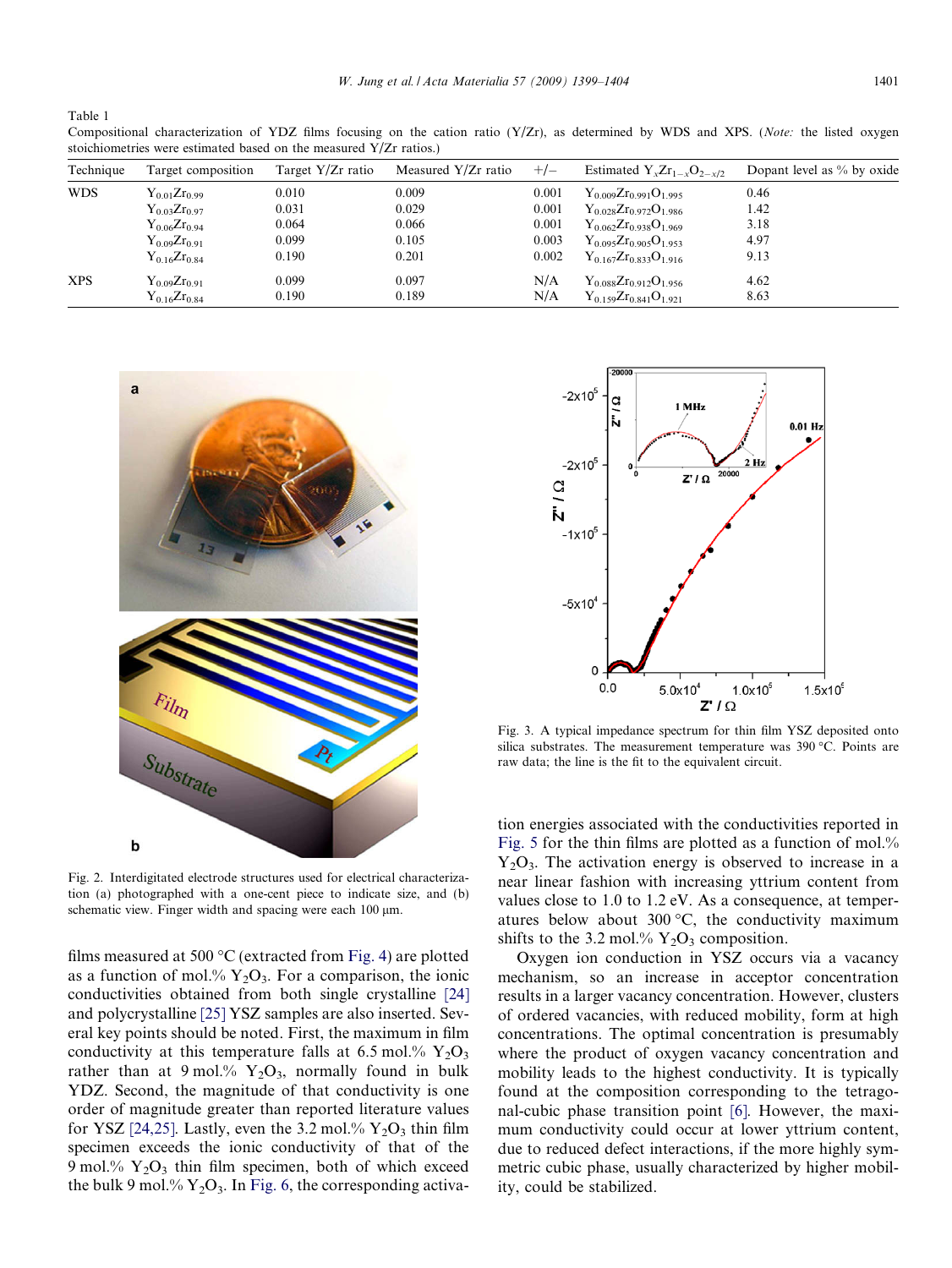<span id="page-3-0"></span>

Fig. 4. Arrhenius plot of the ionic conductivity of various YSZ compositions, with 6.4 mol.% YSZ showing the highest conductivity at temperatures above about 400 °C. (Colored band indicates the bulk literature values [\[25,30–32\],](#page-5-0) error bars were calculated based on the data fitting procedure. Some of error bars are not visible given their small magnitude.) (For interpretation of color mentioned in this figure the reader is referred to the web version of the article.)



Fig. 5. Ionic conductivity vs.  $Y_2O_3$  compositions of the YDZ thin film (solid circle) and the bulk YSZ ceramics (Ref. [\[25\]](#page-5-0) (solid triangle) and Ref. [\[24\]](#page-5-0) (solid square)) at 500 °C (arrows indicate peak positions).

While a minimum of  $\sim 9\%$  Y<sub>2</sub>O<sub>3</sub> is necessary to stabilize the cubic phase to reduced temperatures in bulk YSZ, we hypothesize that nanometric size grains, reduced deposition temperatures (180  $\degree$ C) and/or substrate induced stresses may stabilize the cubic morphology at reduced doping levels, leading to reduced defect interactions.

The formation of metastable phases in nanostructured films has been reported repeatedly in the past. The tetragonal phase, stable only above 1200 K, exists at room temperature in undoped nanometric zirconia [\[27,28\].](#page-5-0) Several



Fig. 6. Activation energy vs.  $Y_2O_3$  compositions for the YDZ thin films. The activation energy is observed to increase nearly linearly with increasing yttrium content from values close to 1.0 to 1.2 eV.

metastable phases have been reported in sputter prepared YSZ films [\[10–12\]](#page-5-0). However, limited research, to date, has focused on the effects of nanocrystalline dimensions on the phase stability in YDZ electrolytes and their impact on transport properties.

In order to understand the source of enhanced conductivity in thin film YDZ, structural analysis was performed. Given the films' fine grain size and their very low thickness, deconvolution of the cubic and tetragonal phases could not be readily achieved by X-ray diffraction (see [Fig. 7](#page-4-0)). On the other hand, Raman spectroscopy is better suited for identifying the phase boundary between the cubic and tetragonal phases, since a peak at  $470-475$  cm<sup>-1</sup> exists only in the monoclinic and tetragonal phases, and not in the cubic phase [\[8,29\].](#page-5-0) In bulk YSZ, the intensity of this characteristic peak decreases with increasing  $Y_2O_3$  content and reportedly disappears at higher than 9 mol.%  $Y_2O_3$  [\[29\]](#page-5-0). The Raman spectra for all the specimens prepared in this study are presented in [Fig. 8](#page-4-0). While the  $470 \text{ cm}^{-1}$  peak is clearly visible from 0.5 mol.% up to 3.2 mol.% YDZ, it falls within the background noise level for values of 5.0 mol.% and above. Unfortunately, the high background signal emanating from the substrate makes it difficult to provide a quantitative analysis of the relative amounts of each phase. However, even considering the reduced resolution, the thin films in this work show very different Raman spectra compared with those reported for bulk YDZ where significant fractions of tetragonal and monoclinic phases can still be observed in 5.0 mol.% bulk YSZ [\[29\]](#page-5-0). The preliminary findings in this study are thus suggestive that a stabilized cubic morphology is achieved at considerably reduced yttria doping levels in thin film nanocrystalline zirconia.

The possible influence of residual stress on the conductivity of the thin films was also considered in this study. Stresses in films may come from a variety of sources including lattice and/or thermal expansion mismatch between film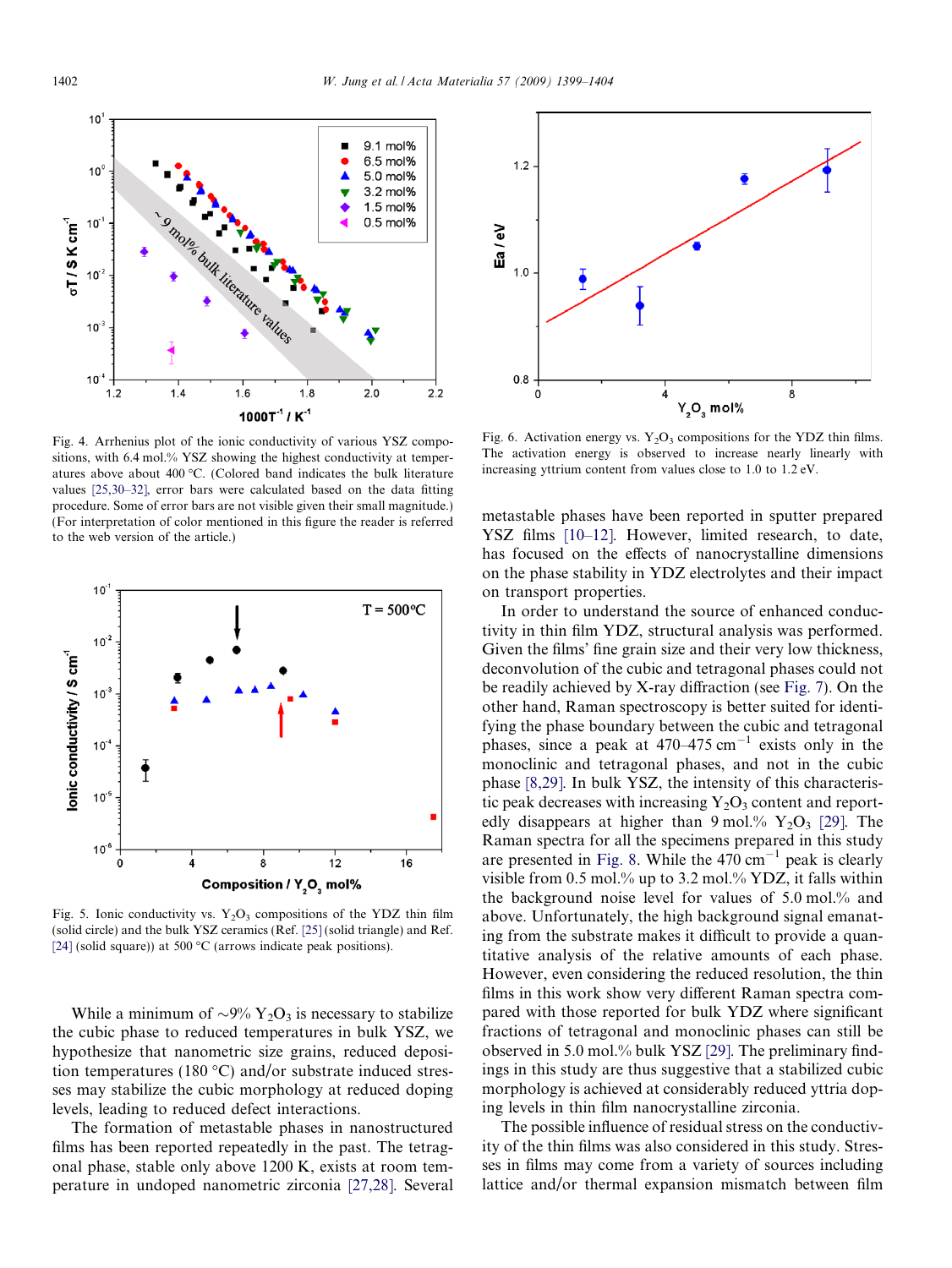<span id="page-4-0"></span>

Fig. 7. XRD pattern of the YDZ thin films deposited on fused silica substrate. The symbol \* indicates peaks where tetragonal and cubic phases are supposed to be distinguished by peak splitting. Given the films' fine grain size and their very low thickness, deconvolution of the cubic and tetragonal phases could not be achieved by XRD. Symbols c and m represent cubic/tetragonal peaks and monoclinic peaks, respectively. Concentration indicates  $Y_2O_3$  mol.%.



Fig. 8. Raman spectra of various YDZ compositions, showing peak locations of monoclinic/tetragonal  $(470 \text{ cm}^{-1})$ . Concentration indicates  $Y_2O_3$  mol.%.

and substrate and, in particular, for sputtered films, from ion bombardment damage during deposition. 5 mol.% YDZ films, grown by the authors by reactive sputtering under identical conditions onto Si single crystal wafers, were previously reported to exhibit substantial compressive stresses [\[26\]](#page-5-0). During post-annealing, with increasing temperature, the compressive stress decreased and ultimately switched from compressive to tensile at approximately 450 °C. Subsequent heating and cooling cycles closely followed the cooling curve. Similar residual stress measurements were conducted in the present study on 1-µm thick YDZ films sputtered onto a fused silica substrate. The



Fig. 9. Total residual stress vs. temperature during post-deposition thermal cycles for a sputtered 9 mol.% YDZ film deposited onto a fused silica substrate.

results, shown in Fig. 9, show a similar trend to that observed previously on YSZ films grown on Si [\[26\]](#page-5-0). Electrical conductivity measurements performed on films following the same heating and cooling cycles over the temperature range of interest demonstrated no distinct hysteresis phenomena even while the residual stress varied markedly from compressive to tensile. Further, according to Ref. [\[26\]](#page-5-0), the compressive stress of the sputtered YDZ films largely relaxes above a thickness of 300 nm even without heating, as confirmed in this work. Therefore, one can confidently conclude that residual stresses do not have a significant impact on the conductivity results in this study.